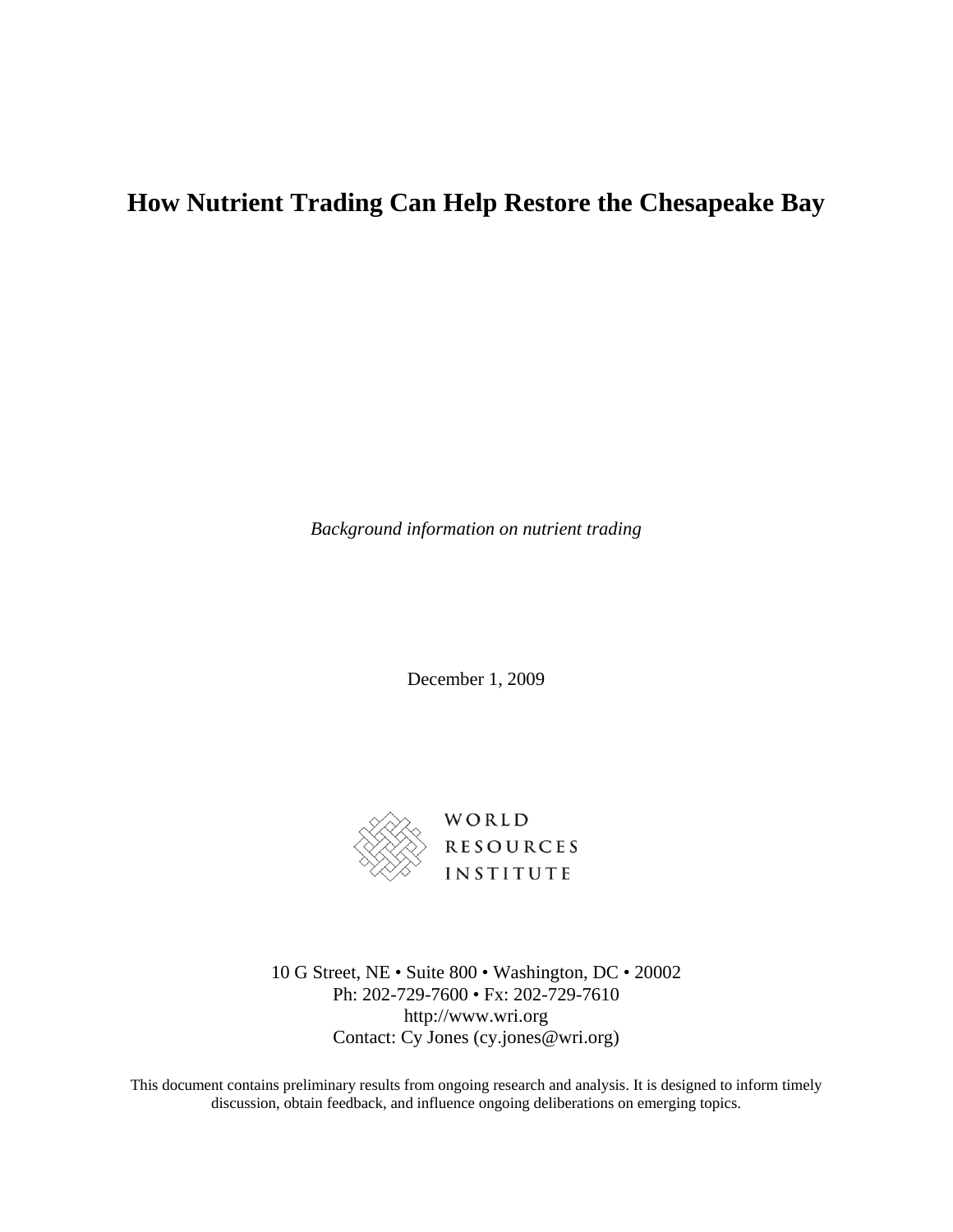## **How Nutrient Trading Can Help Restore the Chesapeake Bay**

Congress is considering proposals to revise and strengthen the Clean Water Act for the Chesapeake Bay region and improve the health of the region's streams, rivers, and wetlands. Senator Cardin's and Representative Cummings's proposed legislation, The Chesapeake Clean Water and Ecosystem Restoration Act of 2009, provides significant new resources and tools to help restore the Bay. Water quality trading for nutrients, or "nutrient trading", is one such tool. It could make it possible to achieve Bay restoration goals faster and at lower cost. It also could create an additional source of revenue for farmers.

**Trading creates revenue opportunities and reduces cost.** Nutrient trading is based on the fact that the cost to reduce nutrient pollution differs between sources (Figure 1). With trading, entities that are able to reduce their pollution below required levels are able to sell their surplus reductions to entities facing higher costs. Trading therefore allows those for whom it is cheaper to reduce nutrient pollution (e.g., farmers) to enjoy new revenue sources. It also allows those for whom it is more expensive to reduce nutrient pollution (e.g., municipal stormwater systems, wastewater treatment plants) to save money.



**Trading accelerates pollution reduction.** Trading encourages adoption of less expensive pollution reduction practices that are typically faster and easier to implement. Trading taps the most efficient, available reductions so states do not have to let construction schedules dictate compliance deadlines.

**The cost-effectiveness of pollution-credit trading has been demonstrated.** The 1990 Clean Air Act Amendments established an interstate trading program for sulfur dioxide emissions from power plants, allowing plants facing higher pollution reduction costs to purchase reductions from plants facing lower pollution reduction costs. Savings due to this trading program have been estimated to be 43-55%.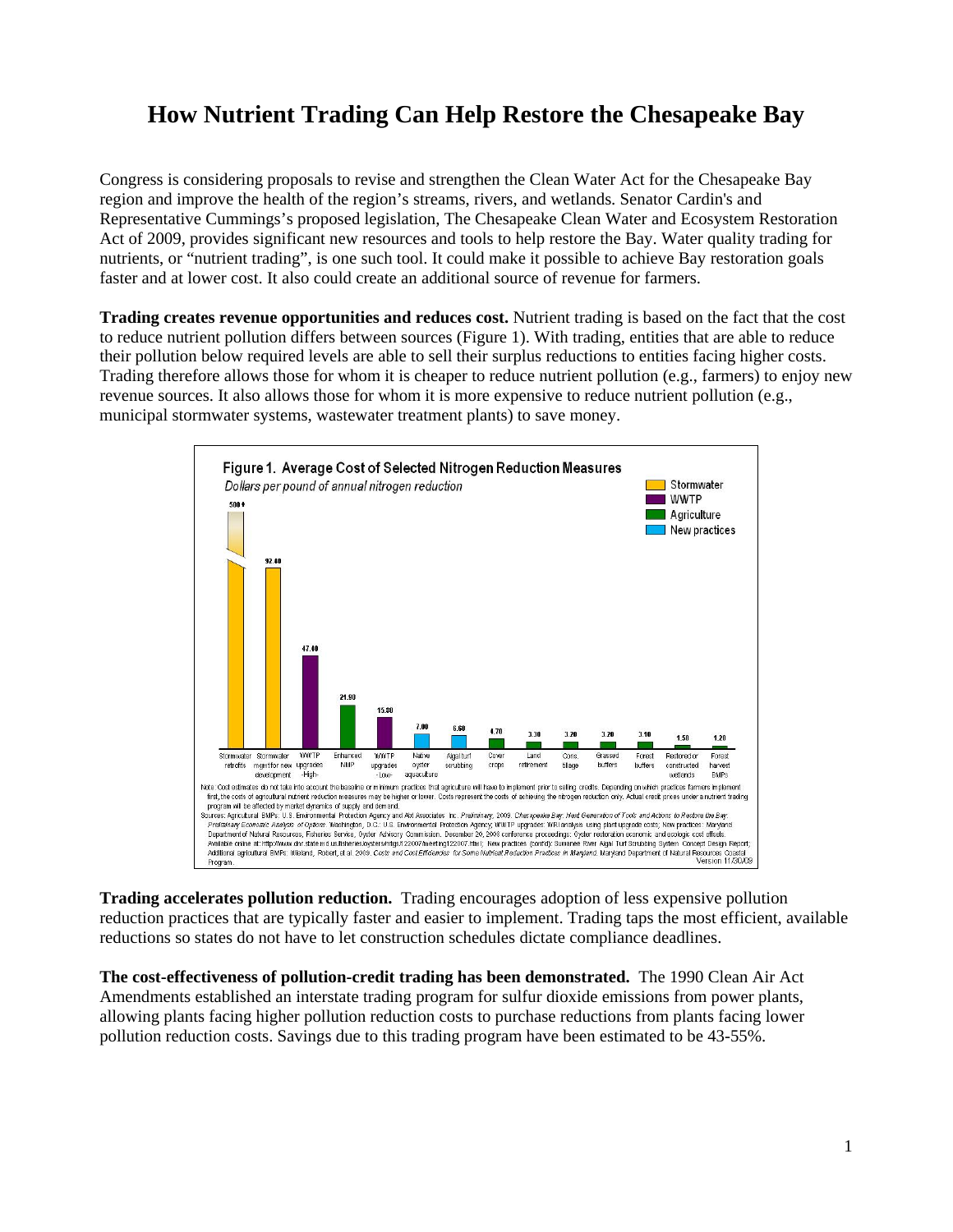**How could farmers benefit from nutrient trading?** Farmers can earn additional revenue when they sell nutrient reduction credits generated by implementing practices that reduce fertilizer or manure runoff beyond baseline levels. Preliminary economic analysis indicates that the potential annual revenue to farmers from selling credits in a Bay-wide nitrogen trading program could be of a similar scale or greater than current annual government agriculture conservation funding in the Chesapeake Bay (Figure 2).



It is important to note that *these two sources of funding are complementary*. A farmer can use government agriculture conservation funds to help finance best management practices to achieve the farm's baseline nutrient levels. If the farmer implements additional practices that yield further nutrient reductions, the farmer could earn revenue by selling the reductions as nutrient credits.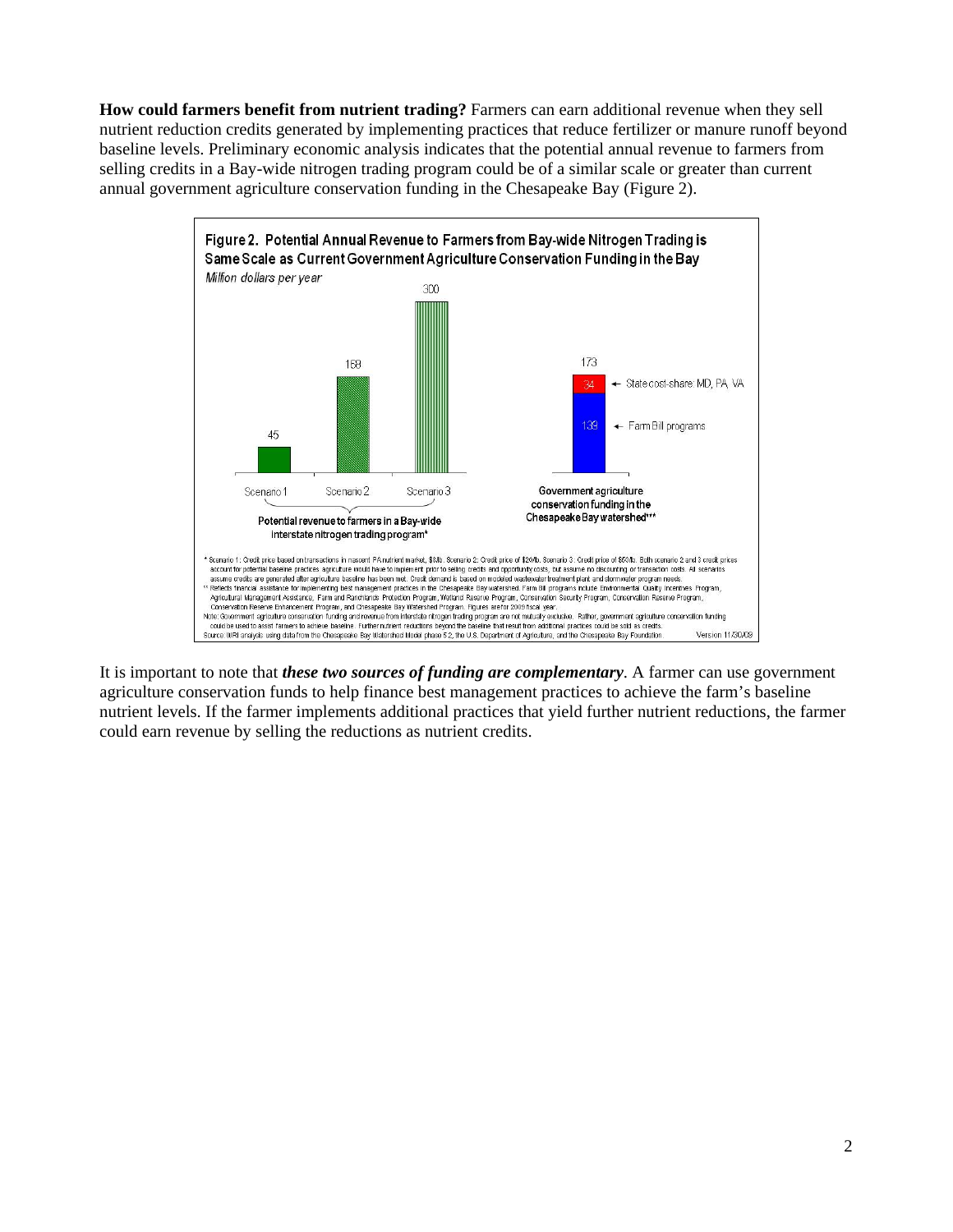A Bay-wide nutrient trading program could generate new revenue sources for farmers throughout the Chesapeake Bay region. Figure 3 summarizes the potential annual revenue to farmers by state from selling nitrogen credits. [See the appendix for descriptions of the scenarios]



Figure 4 summarizes the potential annual revenue to farmers by major river basin from selling nitrogen credits.

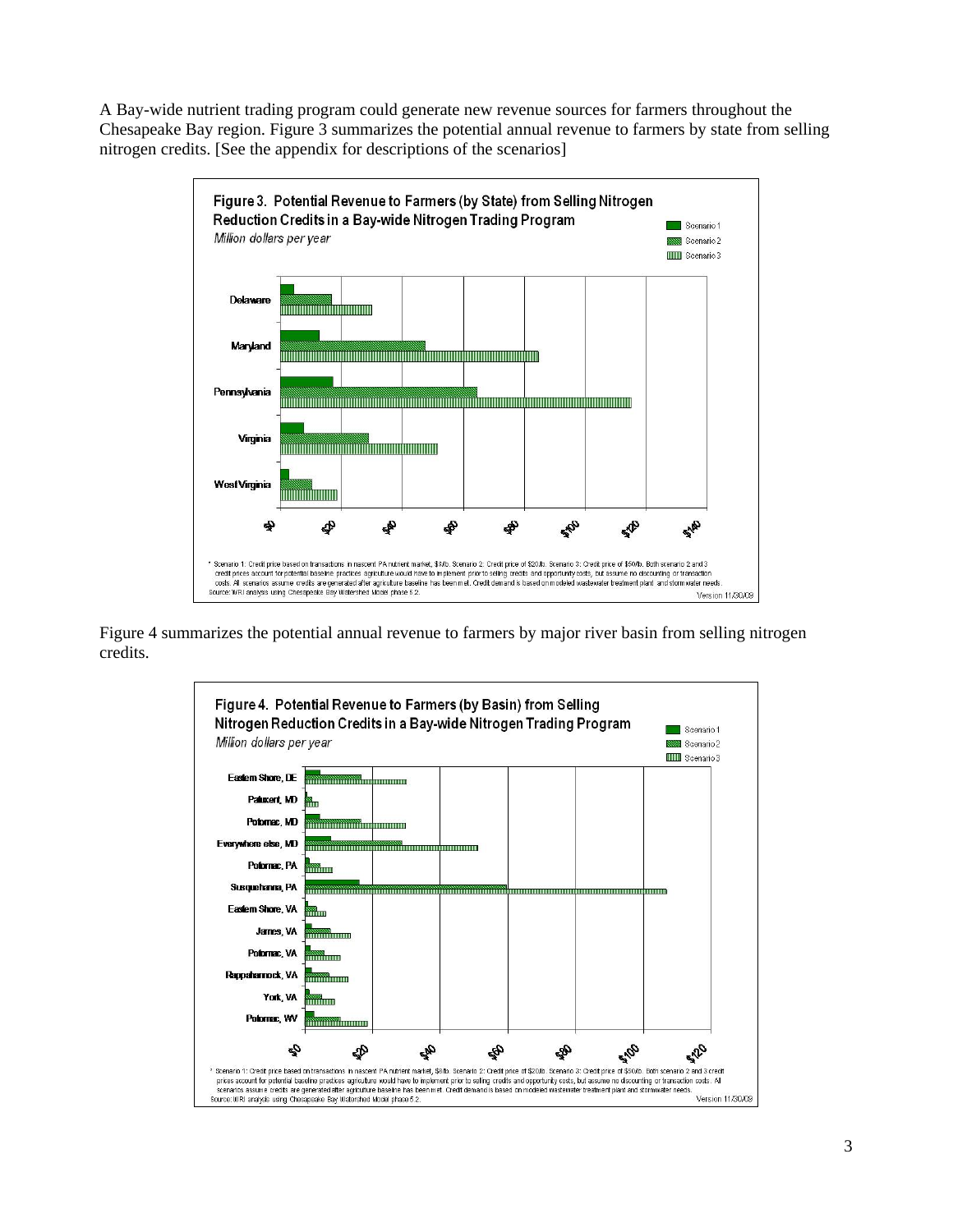**Which other stakeholders could benefit from nutrient trading?** A Bay-wide, interstate nutrient trading program could generate benefits for other stakeholders in the Chesapeake Bay region, too. For instance:

• *Municipalities* can cost-effectively reduce urban runoff and meet load requirements through purchasing nutrient credits from farmers and others. Preliminary analysis by WRI indicates that trading could reduce costs to municipal stormwater system retrofits by billions of dollars, perhaps more than 50 percent relative to conventional nutrient reduction approaches. Figure 5 illustrates potential economic benefits of nutrient trading to both farmers and municipalities with regard to new development.



- *Utility ratepayers* can save money on their utility bills when wastewater treatment plants—most of which are publicly owned—meet their nutrient reduction obligations at lower cost.
- *Wastewater treatment plants* can cost-effectively reach their nutrient reduction obligations by purchasing nutrient credits from those with lower cost reductions. In addition, plants can earn additional revenue by reducing nutrient discharges below permitted levels and selling the "surplus" reductions. Furthermore, as the region's population continues to grow, nutrient trading can allow for the expansion or addition of wastewater treatment plants without increasing pollution.
- *Entrepreneurs* can benefit by developing innovations that prevent nutrients from entering the water or that reduce nutrient concentrations in the water. Examples include new manure management technologies, native oyster aquaculture, and algal turf scrubbing.
- *Local governments and taxpayers* benefit from improved water quality in local rivers, lakes and streams, and from the more efficient use of taxpayer resources (Figure 6).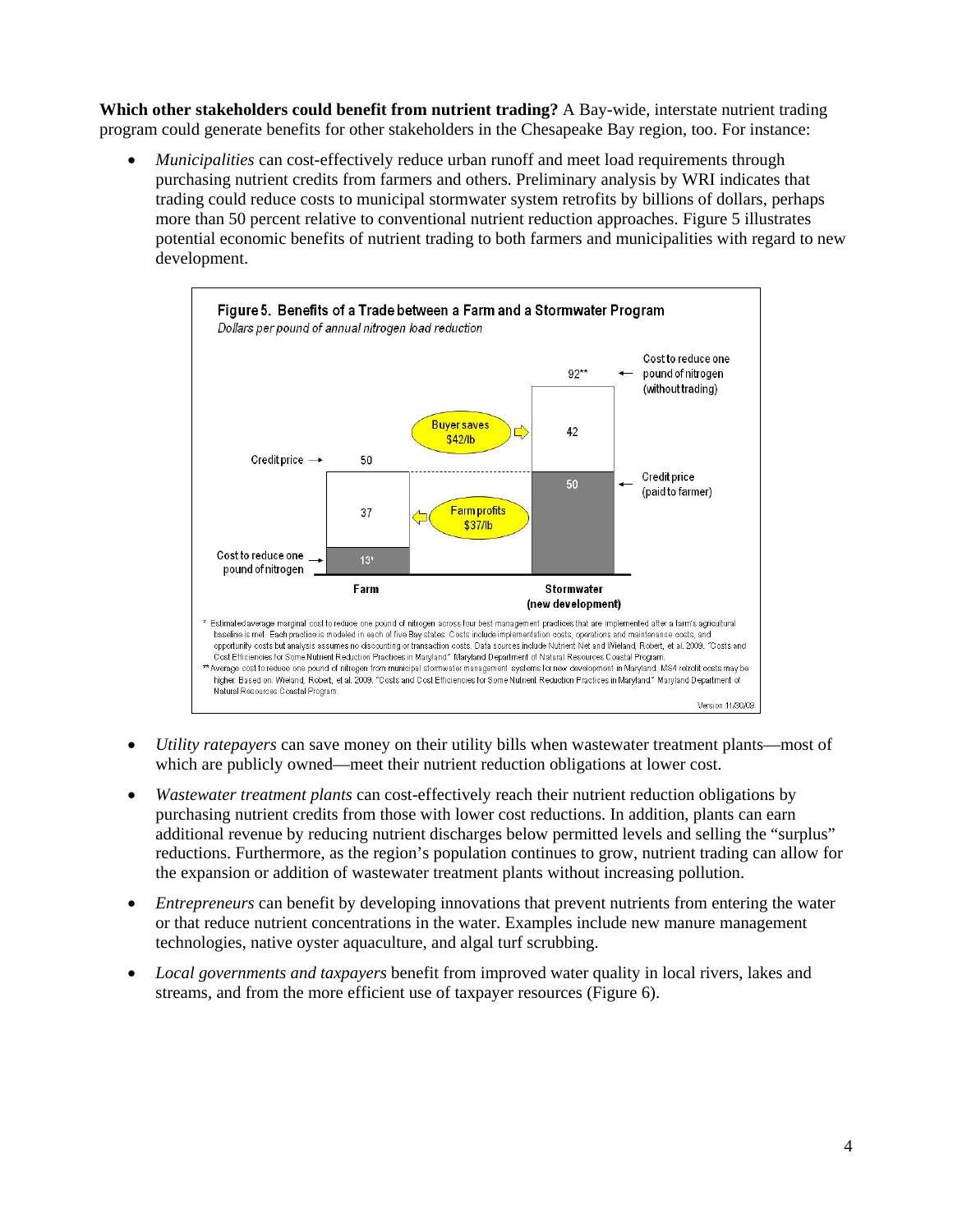

**Pollution-reduction opportunities are estimated to be sufficient to enable trading.** The current version of the Chesapeake Bay Watershed Model (Phase 5.2 using 2008 data) estimates that known pollutionreduction practices by current polluters could, if fully implemented, reduce nitrogen pollution by 145 million pounds per year—or 70 million pounds more than the preliminary target load needed to stabilize the Bay (Figure 7). Those 70 million pounds—plus potential additional reductions from innovative practices—could provide a source of tradable reductions. (Note: As the Chesapeake Bay Watershed Model is refined, these numbers may change and Figure 7 will be accordingly updated.)